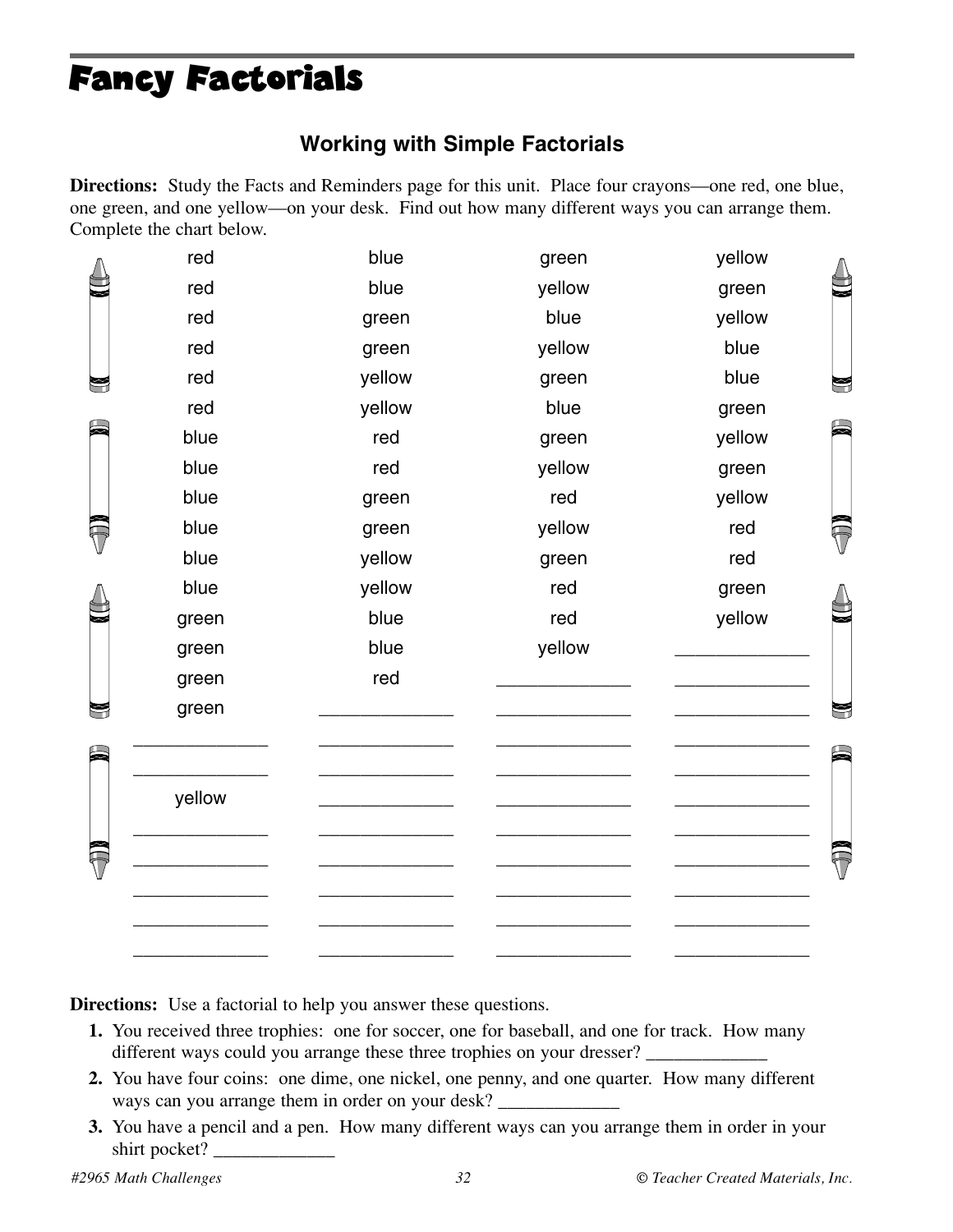## Fancy Factorials

#### **Working with Larger Factorials**

**Directions:** Study the Facts and Reminders page for this unit. Place five crayons—one red, one blue, one green, one yellow, and one orange—on your desk. Find out how many different ways you can arrange them. Fill in the blanks on this chart. (*Note:*  $R = red$ ,  $B = blue$ ,  $G = green$ ,  $Y = yellow$ , and  $O = \text{orange}$ )



**1.** This chart shows only the arrangements with red as the first color. How many different arrangements would you estimate for all five colors?

$$
5! = 5 \times 4 \times 3 \times 2 \times 1 =
$$

- **2.** Write a factorial to indicate how many ways six crayons could be arranged. Then compute the numerical value of 6!.
- **3.** Write a factorial to indicate how many ways seven crayons could be arranged.